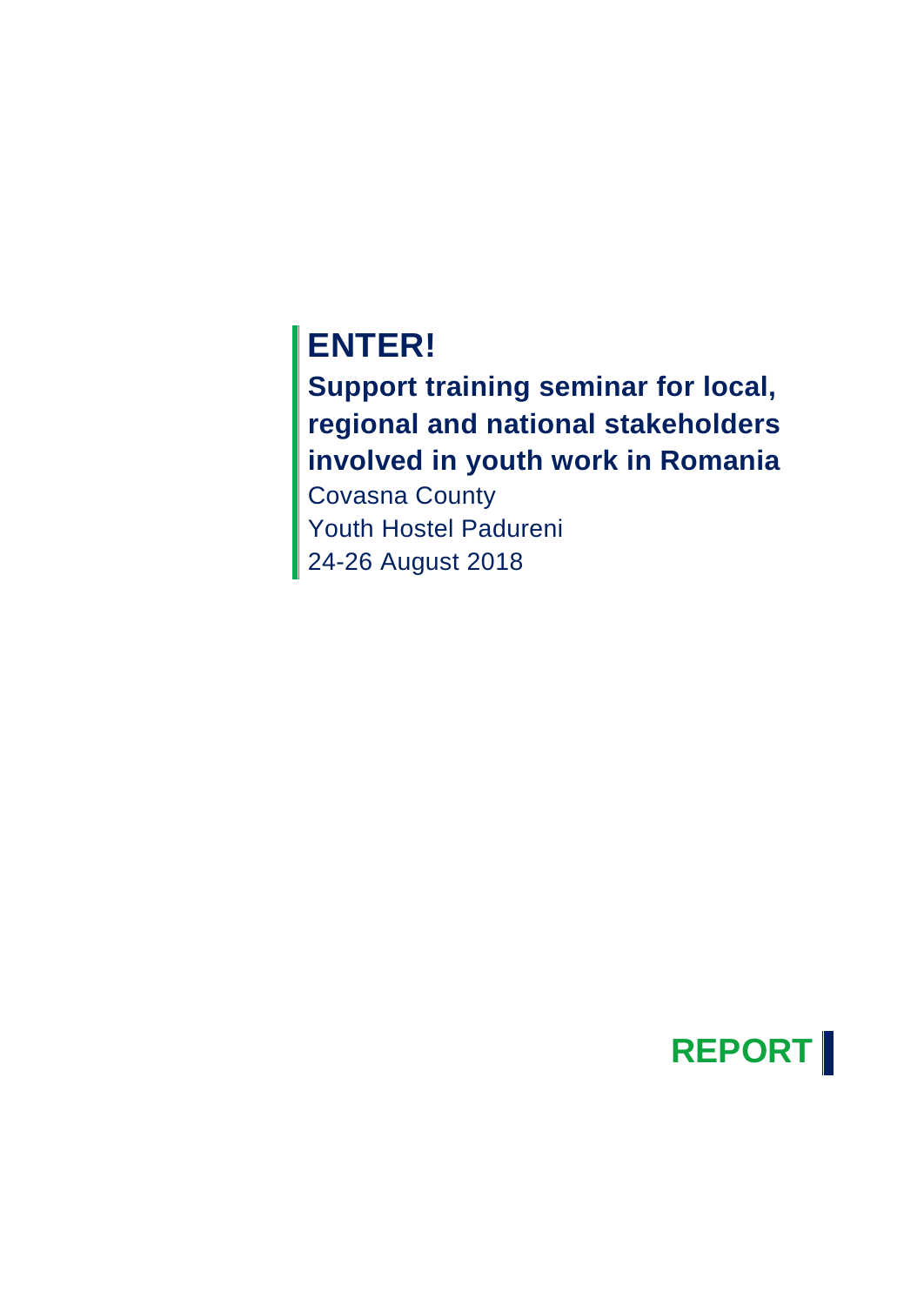This report gives an account of various aspects of the training seminar. It has been produced by and is the responsibility of the educational team and does not represent the official point of view of the organisers and the Council of Europe

#### Contents

<span id="page-1-0"></span>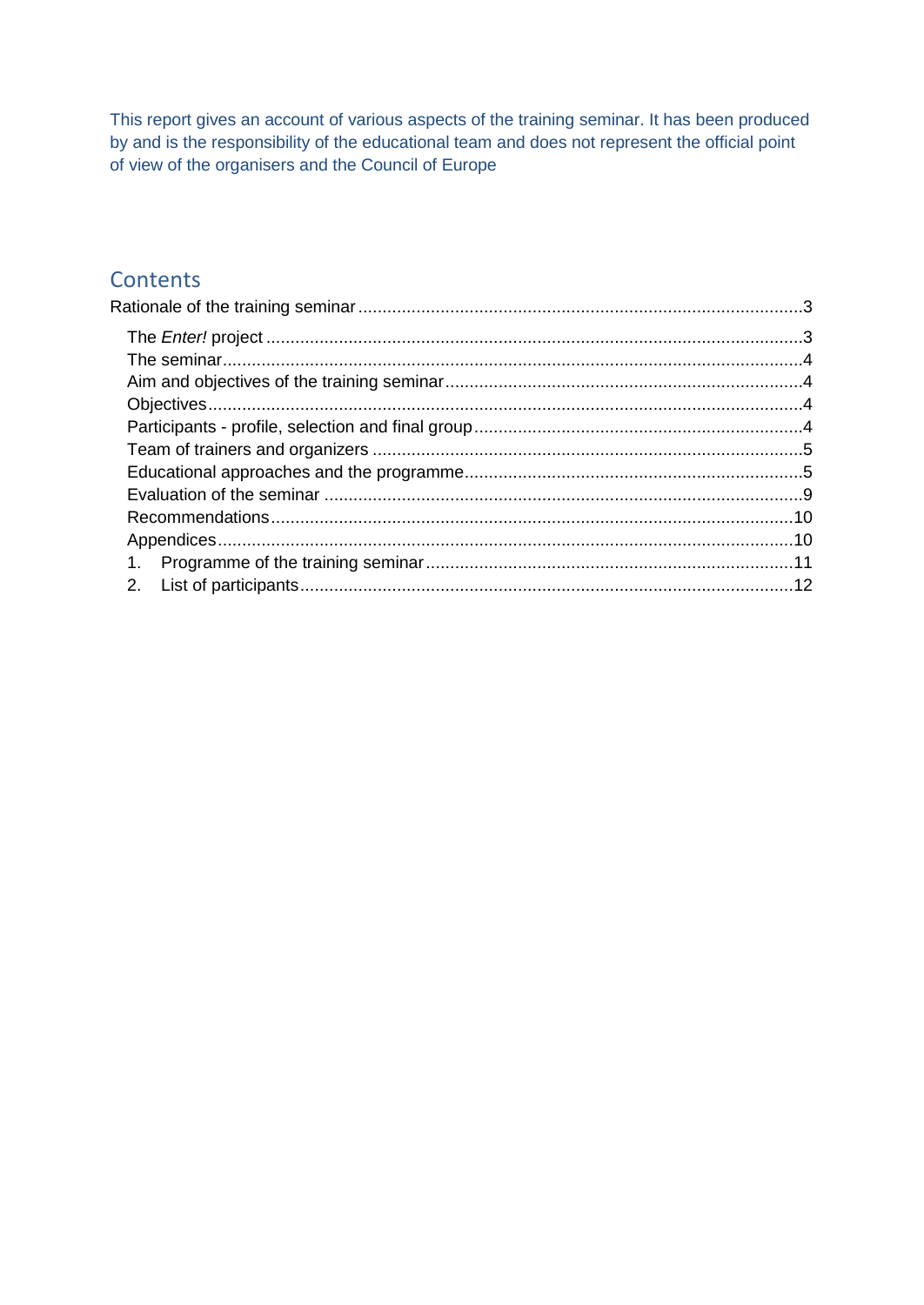#### Rationale of the training seminar

### <span id="page-2-0"></span>The *Enter!* project

For the Council of Europe, social cohesion is firmly based on human rights (as codified in the European Convention on Human Rights and the Revised European Social Charter), as well as an acceptance of shared responsibility for the welfare of all members of society, especially those who are at risk of poverty or exclusion. In line with this, the youth policy of the Council of Europe aims at providing young people with equal opportunities and experience which enable them to develop knowledge, skills and competencies to play a full part in all aspects of society.

The Committee of Ministers of the Council of Europe adopted in 2015 the [Enter!](http://www.coe.int/en/web/enter/the-recommendation)  [Recommendation](http://www.coe.int/en/web/enter/the-recommendation) on access of young people from disadvantaged neighbourhoods to social rights. The recommendation proposes the development on policies taking into consideration the specific situations and needs of young people from disadvantaged neighbourhoods. Such policies should aim at preventing and eradicating the poverty, discrimination, violence and exclusion faced by young people.

The implementation of the Enter! Recommendation among Council of Europe member states seeks, among other, to:

enhance cooperation of civil society actors and young people with local and/or regional authorities;

develop competencies of those active in the youth work field to implement projects for access of social rights with young people.

The implementation of the Enter! recommendation is supported by a [youth-friendly](http://www.coe.int/en/web/enter/the-recommendation)  [version](http://www.coe.int/en/web/enter/the-recommendation) of the recommendation, a guide for the implementation of the recommendation [–](http://rm.coe.int/CoERMPublicCommonSearchServices/DisplayDCTMContent?documentId=09000016806accfa) [Taking it Seriously,](http://rm.coe.int/CoERMPublicCommonSearchServices/DisplayDCTMContent?documentId=09000016806accfa) [Dignityland,](http://www.coe.int/en/web/enter/enter-dignityland-) a game for learning game for learning about social rights with young people. Further educational resources can be found in [Compass,](http://www.coe.int/en/web/compass) the manual for human rights education with young people.

[The Enter! project](https://www.coe.int/en/web/enter?desktop=false) was initiated by the youth sector of the Council of Europe in 2009 aiming at the development of youth policy and youth work responses to situations of exclusion, discrimination and violence affecting young people, particularly in multicultural disadvantaged neighbourhoods. The project promotes young people's access to social rights as a means for their inclusion and participation in society. The Enter! project mainly responds to multilevel social and economic imbalances, which hinder young people to access their social rights.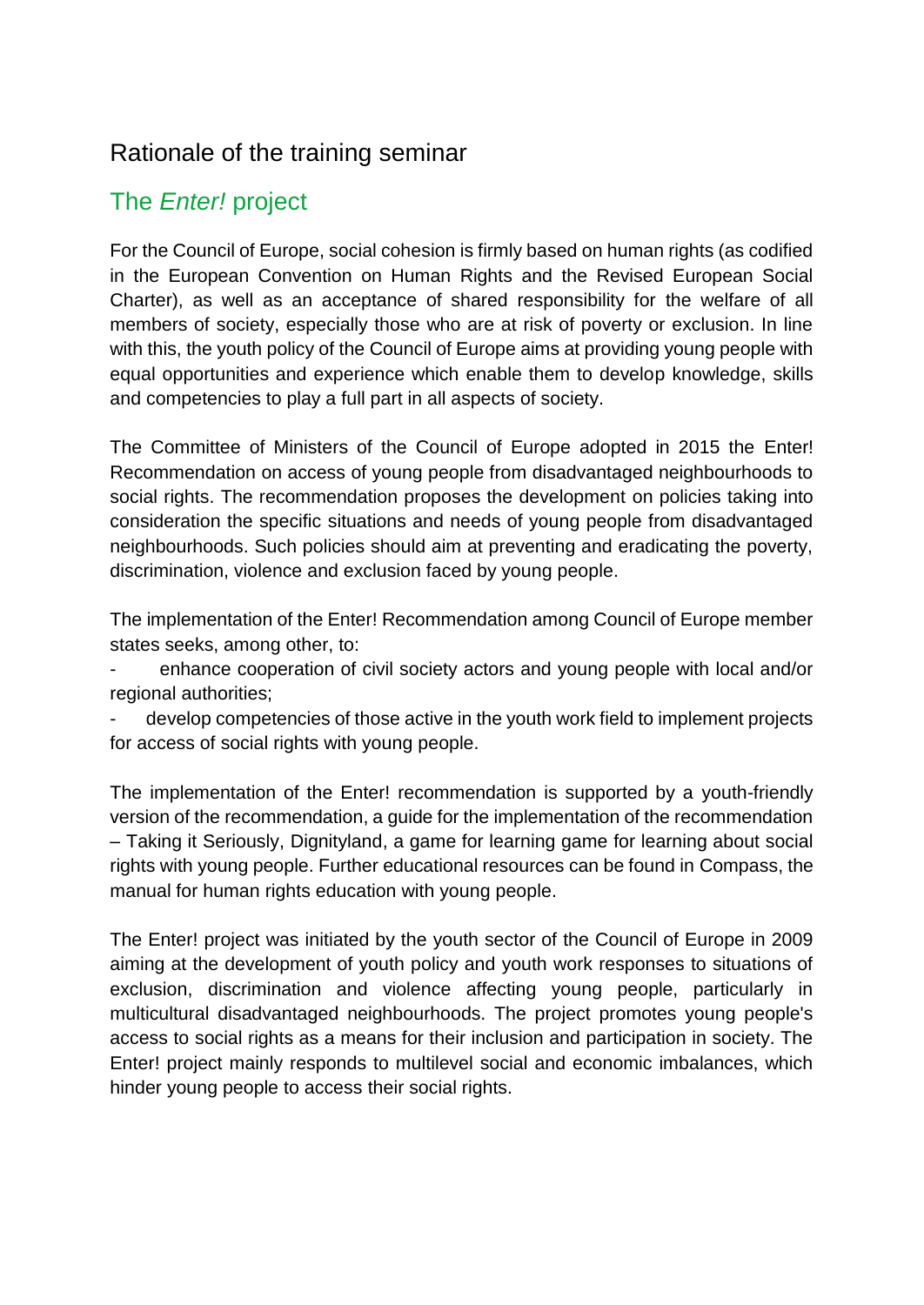#### <span id="page-3-0"></span>The seminar

In this context, the Ministry of Youth and Sport of Romania, through its Covasna county office sought support in introducing ENTER! Recommendation to stakeholders involved in youth work at national, regional and local level. The Council of Europe and the Covasna County Office for Youth and Sports organised a training seminar to start the process of working with the recommendation in the country. The seminar took place in the Youth Leisure Centre Pădureni in Covasna county between 24 and 26 August 2018. The seminar language was Romanian.

### <span id="page-3-1"></span>Aim and objectives of the training seminar

The seminar contributed to the development of participants' skills and competences for promoting the work with Enter! Recommendation in Romania.

#### <span id="page-3-2"></span>**Objectives**

· To develop participants' knowledge about the ENTER! Recommendation and to reflect how to apply them in their contexts in Romania;

· To explore, analyse and to reflect on existent forms, tools and methods for working with ENTER! Recommendation, on their accessibility, efficiency and attractiveness for diverse groups of young people in Romania;

To contribute to improving dialogue and cooperation among participants for new initiatives that sustain and strengthen the usage of ENTER! Recommendation at local level in Romania;

· To improve knowledge and strengthen cooperation between the Council of Europe and youth policy actors in Romania, especially at local and regional level.

#### <span id="page-3-3"></span>Participants - profile, selection and final group

A call for participants was launched by the Council of Europe and the Covasna County Office of the Ministry of Youth and Sports targeting representatives of ministries responsible for the various areas of social rights and youth, local and regional authorities, youth NGOs and groups, National Youth Council and similar umbrella youth organisations, Council of Institutionalised Youth, Roma youth organisations.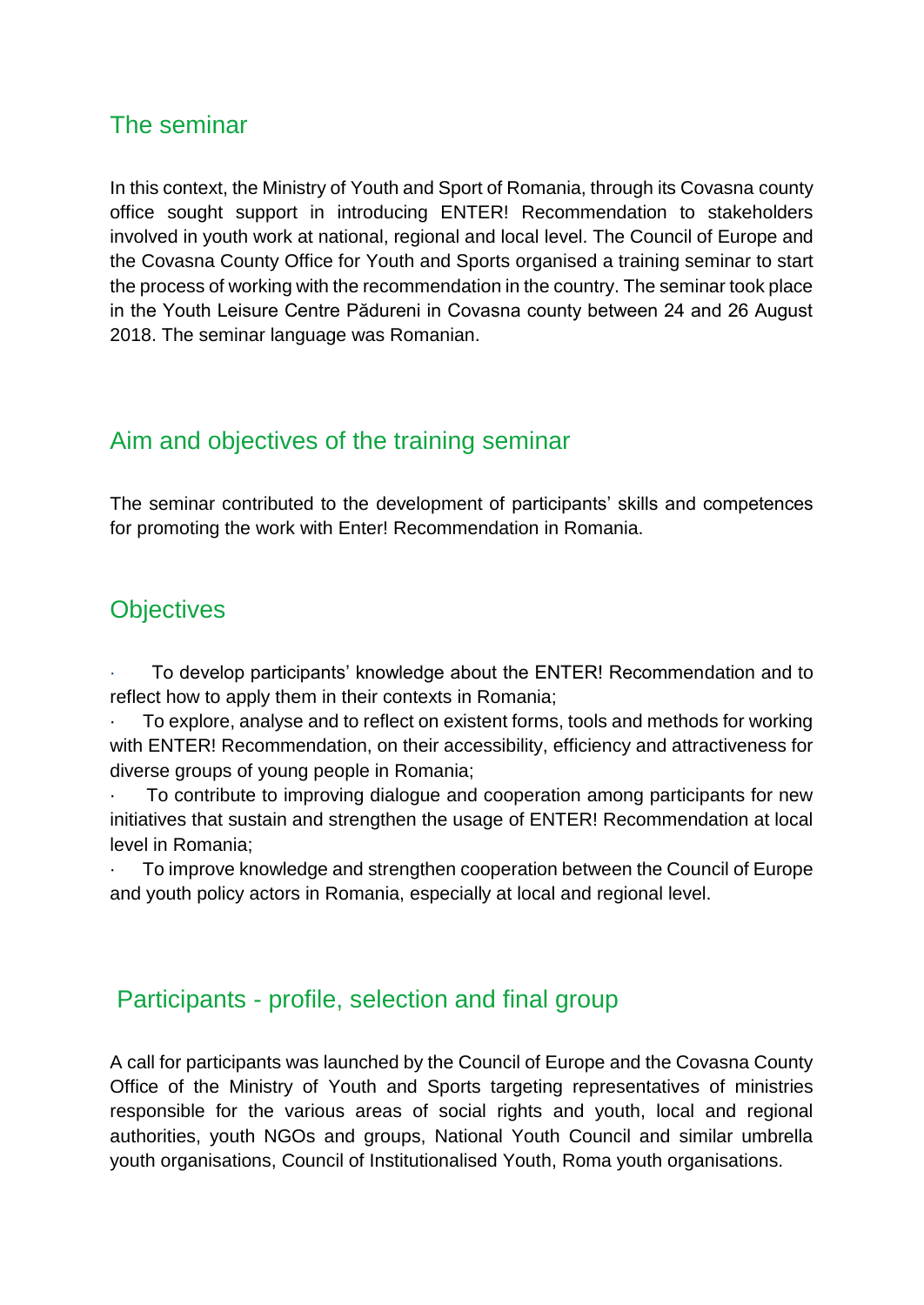The final group included 27 participants, in their vast majority representing youth organisations and foundations active at local and regional level, including minority youth and representatives of the Council of Institutionalised Youth, as well as a representative of the Ministry of Education and Research, several teachers and representatives of social services of the municipality of Resita.

The final group lacked in representation of local and regional authorities and more presence from regional offices for youth and sports. A participant from the National Youth Council cancelled his presence in the last minute.

The final list of participants is appended to this report.

### <span id="page-4-0"></span>Team of trainers and organizers

The seminar was prepared by a team involving a representative of the Council of Europe Youth Department, a representative of the Ministry of Youth and Sports, and three trainers selected from the Trainers' Pool of the Youth Department of the Council of Europe: Camelia Nistor, Andrei Popescu and Ruxandra Pandea.

### <span id="page-4-1"></span>Educational approaches and the programme

As the ENTER recommendation focuses on access to human rights, the seminar was build on the human rights education and its educational approaches as practiced by the Council of Europe Youth Department. The seminar aimed to cover all three aspects of learning about, through and for human rights.

In building the training programme, the team paid particular attention to several aspects:

- 1. Participants had fairly limited knowledge and experience on social rights and social inclusion policies and were in their vast majority unfamiliar with the recommendation.
- 2. There was limited time for preparation of the participants before the seminar (roughly 5 days between selection announcement and beginning of the seminar).
- 3. The group was diverse in terms of organisations and institutions represented, country areas, age and work experience.
- 4. The environment in which the training course was taking place.

Each day of the training seminar was designed to allow focus on a specific theme and to support participants competence development.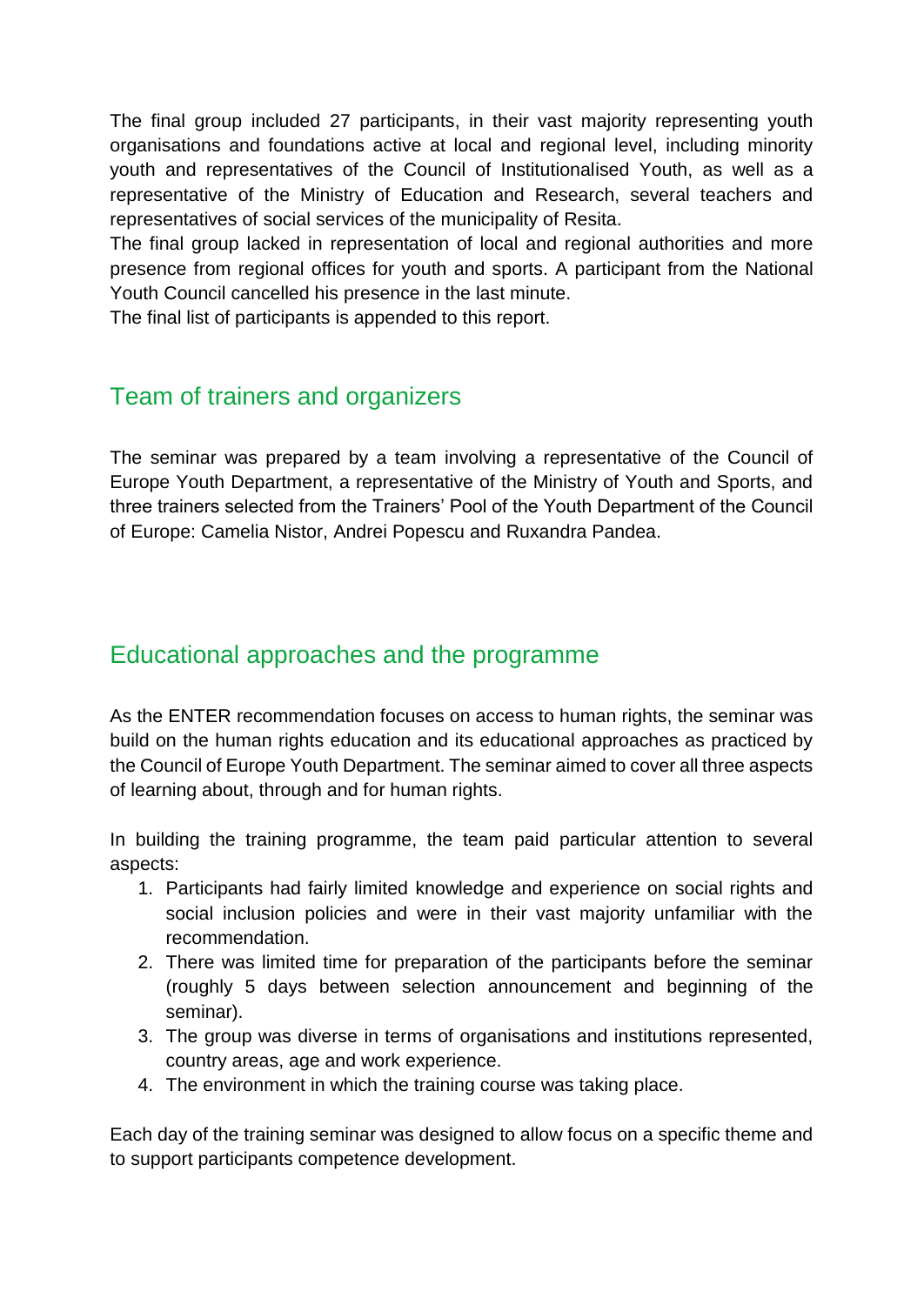*The first day* began with sessions dedicated to learning about the Council of Europe and the Covasna Office of the Ministry of Youth and Sports, the two organisers of the activity as well as about the Enter! Project and the institutional context in which the training seminar was organised. Furthermore, attention was given to scanning participants' expectations, getting to know each other and team building in order to create an atmosphere where cooperation and learning could take place. A 'Mission Impossible' type of team building activity was organised and also participants had the time to share about their organisations and work with young people, as well as the main challenges faced by young people in their communities in accessing social rights.

The expectations of the participants from the seminar included:

- To learn about the Council of Europe;
- To learn about human rights, especially social rights and about the Enter recommendation;
- To cooperate, network and share experiences with other participants;
- To be able to apply what is learnt during the seminar in the community and to have concrete instruments.

From these the main challenges identified by participants were:

- Lack of information about human rights, especially social rights;
- Lack of capacity to defend, access and exercise their human rights;
- Lack of involvement and motivation of young people;
- Lack of resources to participate;
- Discrimination and social exclusion of some young people;
- Limited trust in authorities, lack of communication and structured dialogue between the authorities and young people.

The afternoon of the first seminar day was dedicated to learning more about human rights, with a focus on social rights and their protection. The session started with an adapted version of 'Take a step forward' activity from Compass and continued with an introduction to human rights. Following this, participants worked with specific areas of social rights to identify and discuss the situation in Romania from the perspective of young people. The selected areas were: housing, health, social protection and work. In this activity, participants worked with the European Social Charter to familiarize them. Additionally, the protection system at European level was introduced as well as the information on the country compliance with the various articles of the Charter.

**The second day** of the training course was dedicated to 'Enter! Recommendation' and the ways one can work with the recommendation in setting up public policies, projects and measures. The first session was dedicated to reading the text of the recommendation and clarifying the context in which the recommendation was adopted, and participants' questions. To further work with the recommendation, the training team decided to make full use of the setting in which the seminar was taking place: the village of Pădureni. Participants worked in small groups to devise and implement a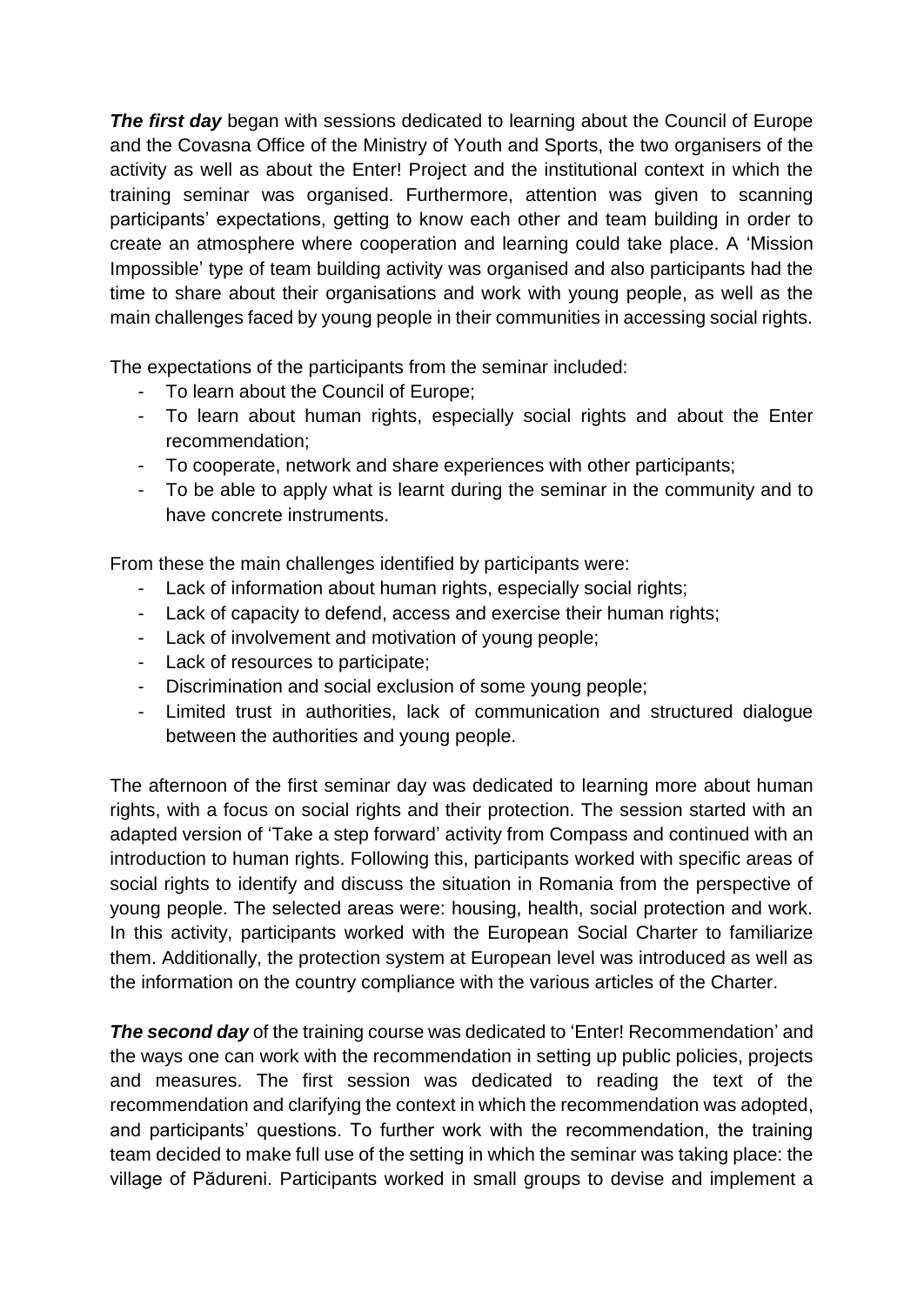strategy to research and learn more about the situation and needs of young people in the village, in respect to their access to social rights. Following the research in the community, the participants were asked to prioritize areas and measures of intervention as suggested by the appendix to the recommendation that they would suggest to be implemented by various stakeholders of Padureni. As Padureni village is rather small, around 350 inhabitants, participants were able to map the community and discuss with some of the young people and stakeholders that were available on the day of the exercise: the priest, the shop owners. The exercise of devising a strategy to reach out to the community and actually implementing it proved an important exercise for the participants who had to have a hands-on approach. Following the time spent in the community, participants had the chance to exchange the information collected and further work in groups to identify measures from the Enter recommendation they would recommend implementing in the village. The main issues identified were related with: lack of access to many facilities related with health, education, proper living conditions (i.e. electricity, gas, running waters), infrastructure (roads, public transport), and work. Additionally, there were limited opportunities for young people in the village who had to go to the nearby city to continue their education, they were not allowed to use the Youth Leisure Centre for activities. Moreover, the participants identified that communication with local authorities (based in another village) was almost completely lacking and resources for youth participation, as well as initiatives were inexistent. Additional challenges were related with discrimination of the few Roma families in the community. As Padureni is mostly a Hungarian speaking community, and the majority of the participants were speaking Romanian, the exercise was also relevant from the perspective of intercultural communication and reflection over minority rights and their intersection with social rights.

The day was completed by a reflection on what participants could do with the recommendations and research data collected. Some of the ideas brainstormed were: to give them to the Youth Leisure Centre and to the municipality for follow up, and to the people in the village that they have talked with.

A case study of a participatory Romanian local youth policy covering also social rights aspects was presented to the participants in the end of the day to complete the picture of the work that can be done on basis of the recommendation. The example also allowed them to reflect on the role they can take in respect to the recommendation implementation.

*The third and final day* was designed to support participants reflect on the follow-up to the seminar. A session dedicated to learning more about the work and partnership interests of their organisations started up the day in a form of an informal Info-Fair, and followed up with a Pro Action Cafe led by participants themselves where they designed follow-up initiatives.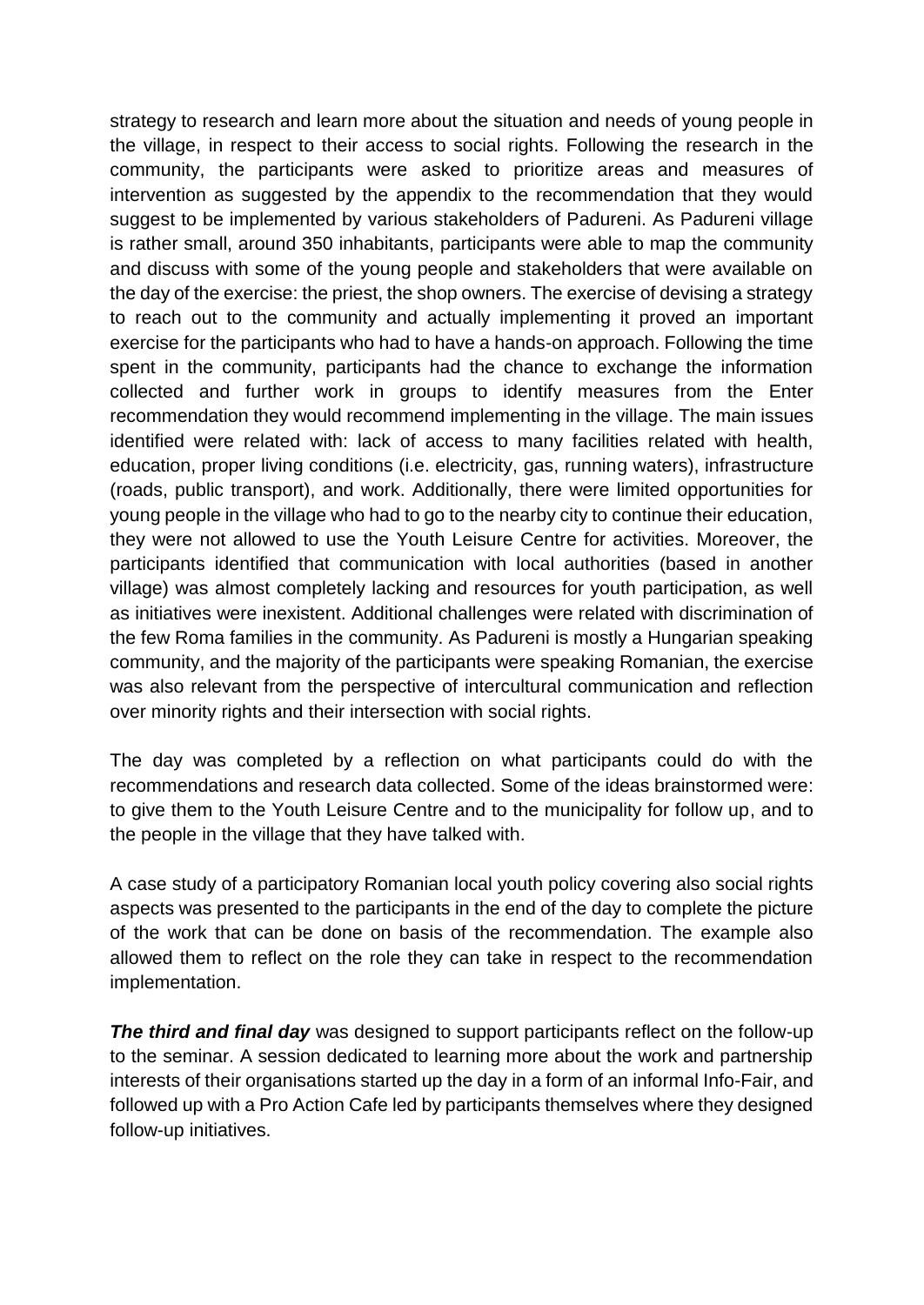Additionally, participants were presented with different opportunities and support measures they could make use of in their follow-up work. This included:

- Presentation of the educational resources of the Youth Department: Enter Dignityland, Taking it seriously, Compass, Compasito, Bookmarks, We can! And others, as well educational opportunities with the Council of Europe;
- Information on the support measures for municipalities in the framework of the Enter project;
- An overview of useful institutions/ services of the Council of Europe to cooperate and bear in mind for advocacy work;
- Presentation of funding opportunities of the European Youth Foundation, Erasmus, European Solidarity Corps, Ministry of Youth and Sports and its county offices in Romania.

Finally, an evaluation of the training course was realised with the participants involving a written evaluation form, an evaluation of the expectations and a group activity to close the seminar.

#### **Results of the training seminar**

The results of the seminar are mainly at learning and planned initiatives level. They include:

- Increased knowledge of participants of the Recommendation CM/Rec (2015)3 on access of young people from disadvantaged neighbourhoods to social rights and reflected on how this recommendation can be used within their personal and professional contexts;
- Participants developed their competences in respect to social rights and their protection reflecting over the values, principles, protection mechanisms and the connection with social policies.
- Participants were familiarised with the Council of Europe, its institutions and youth sector activities and opportunities, as well as about the Ministry of Youth and Sports;
- Increased knowledge about various funding opportunities and support measures they could make use in the follow up to the seminar;
- Participants learnt from the practical experience of working in the community and reported a sense of empowerment and confidence to access new opportunities;
- Cooperation projects were developed and experience and networking among the participants.
- The educational materials of the Council of Europe reached out to organisations and institutions that never heard of them before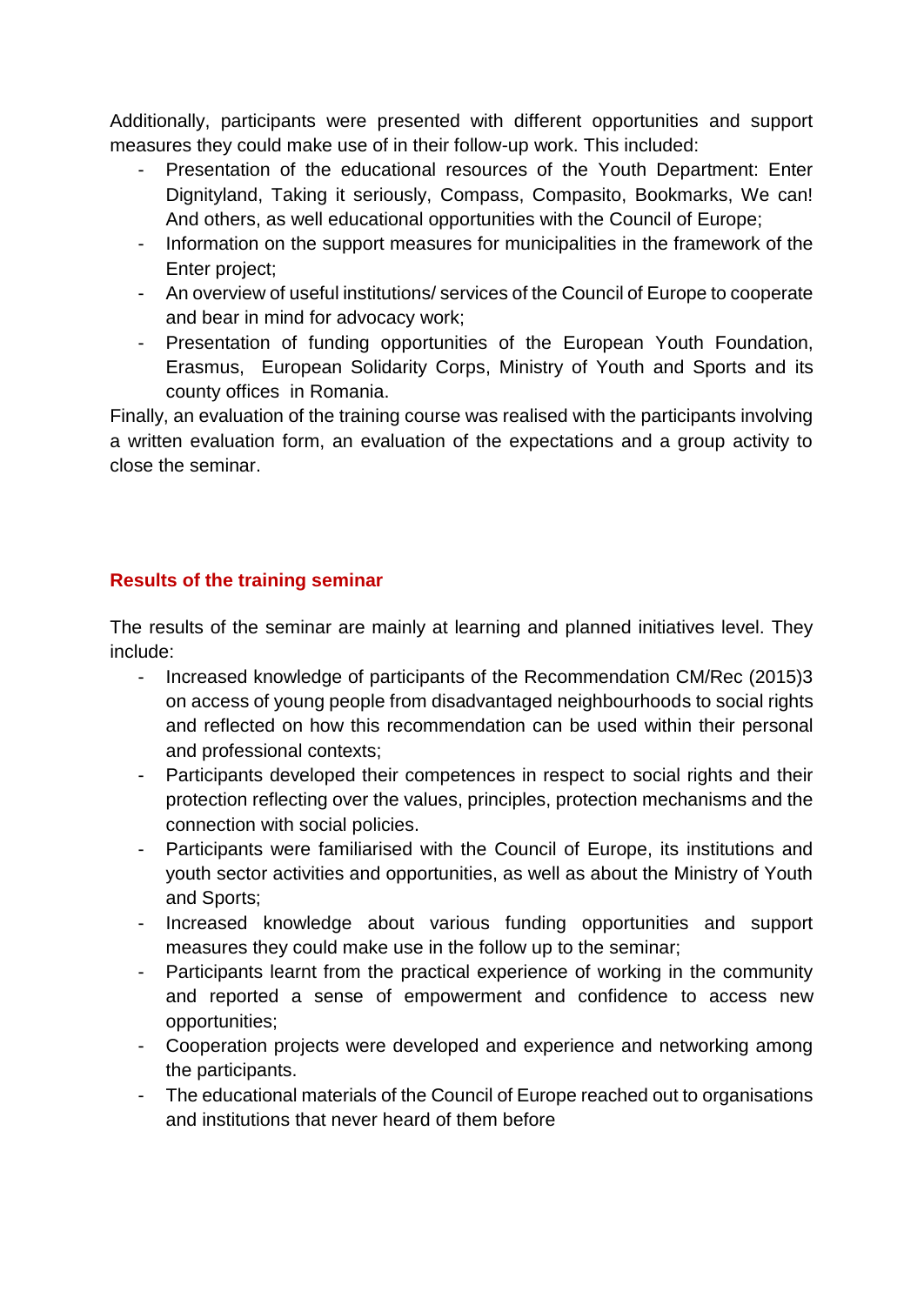In the last day of the seminar, several follow-up initiatives were developed by the participants:

- 1. *Winter/spring school* is addressed to young people from rural areas or disadvantaged neighbourhoods in the country and aims to further empower them to work for social inclusion. It is foreseen to take place in Resita, Romania and to feature cooperation with university and church.
- 2. *Rural leadership* is a structured dialogue project addressing young people from rural areas and aiming to develop their leadership and entrepreneurship competences, support them in knowing, exercising and defending their human rights.
- 3. *I know I can* is a seminar that will take place in 15 counties of the country and will address young people in the special protection of the state or in the transition period to train them to become life councilors for other young people going through the same experience and support them develop life skills needed for an independent living. The project also features the creation of a dedicated hotline.
- 4. *Tourism development in Padureni* is a community led architectural project that aims to support the village community make full use of the touristic potential of the area and involve them in developing the project and attracting the necessary funding.
- 5. *"What you want to be when you grow up?"* is a seminar for young people and their parents about education and work opportunities, as well as meetings with role models and local authorities.
- 6. *Information seminar* on social rights for children and their parents and the development of educational material for teachers to teach about social rights and the Enter recommendation within their classes. This is a teaching module to be included in an already existing project.

#### <span id="page-8-0"></span>Evaluation of the seminar

The questionnaire was filled in by all 27 participants. Most of the questions were closed ones. In this case, the ranking is from 1 to 5, 1 is the lowest rank (very weak), 2 is weak, 3 is satisfactory, 4 is good and 5 is the highest rank (very good). DN/NA means - Do not know/ Do not answer.

The analysis of the main topics approached in the evaluation form revealed that they were mostly fulfilled with the following level of satisfaction at the end of the seminar:

- the objectives of the seminar: average of 4.58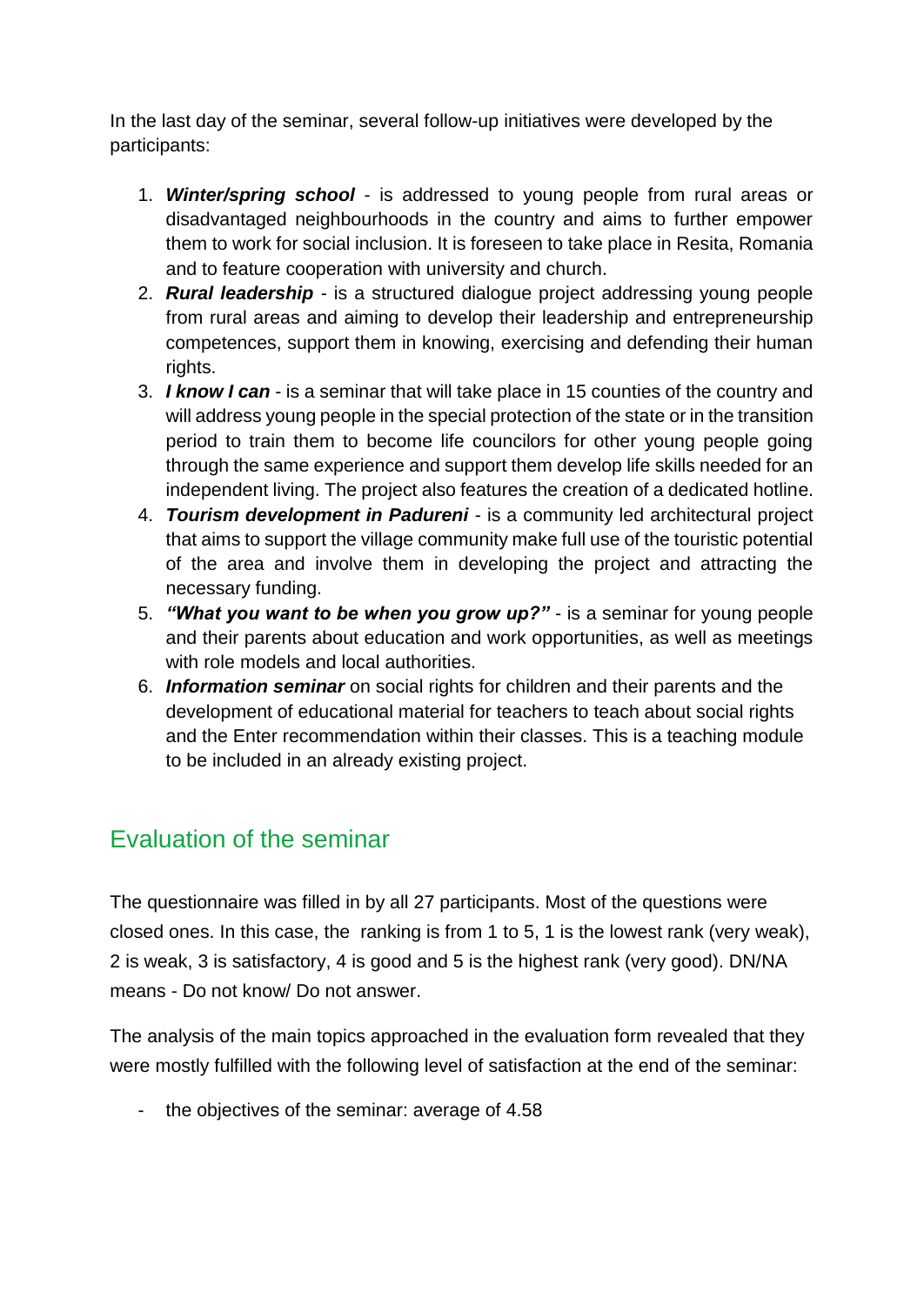- the general aspects (communication before and during the event, materials, group dynamics, personal and professional development etc) : average of 4.32
- the topics approached during the seminar: average of 4.62
- methods used and the trainers' activity: average of 4.67
- logistics (accommodation, food, working space): average of 3.98

#### <span id="page-9-0"></span>Recommendations

- $\triangleright$  To follow up with the participants, as many of them are very motivated to work further on the theme – this could include a minimum effort to ensure they are placed on the information lists of the two partner institutions;
- $\triangleright$  For future similar activities, to consider maintaining the educational standard of minimal four days for training activities;
- ➢ Future recruitment of participants should ensure better efforts to bring in representatives of local and regional authorities;
- ➢ Better connections with other relevant programmes of the Council of Europe operating in the country could be ensured especially when they are relevant for the topic of the seminar (i.e. Romacted);
- ➢ There is a need of additional work/training on the topic of social rights, as well as generally on youth participation in policy making – this could be followed up by the two partner institutions with additional training activities at the country level;
- ➢ To advance the work on the implementation of the Enter! Recommendation in Romania it will be needed to further invest in translating relevant materials in Romanian language (i.e. Enter Dignityland and Taking it seriously);
- $\triangleright$  As the packages with relevant materials were not enough for all the participants, to ensure that the organisations receive a complete package with educational materials;
- $\triangleright$  For future similar activity to include an extra day preparation before the selection of participants and start the preparation earlier;
- ➢ For future use of Padureni youth hostel venue, it is recommended to check the training facilities needed with the trainers and consider arranging extra spaces in the local community if needed (i.e. school). Easy foldable/movable chairs and tables would be a great addition to this venue to make it more flexible to non-formal education activities.

## <span id="page-9-1"></span>Appendices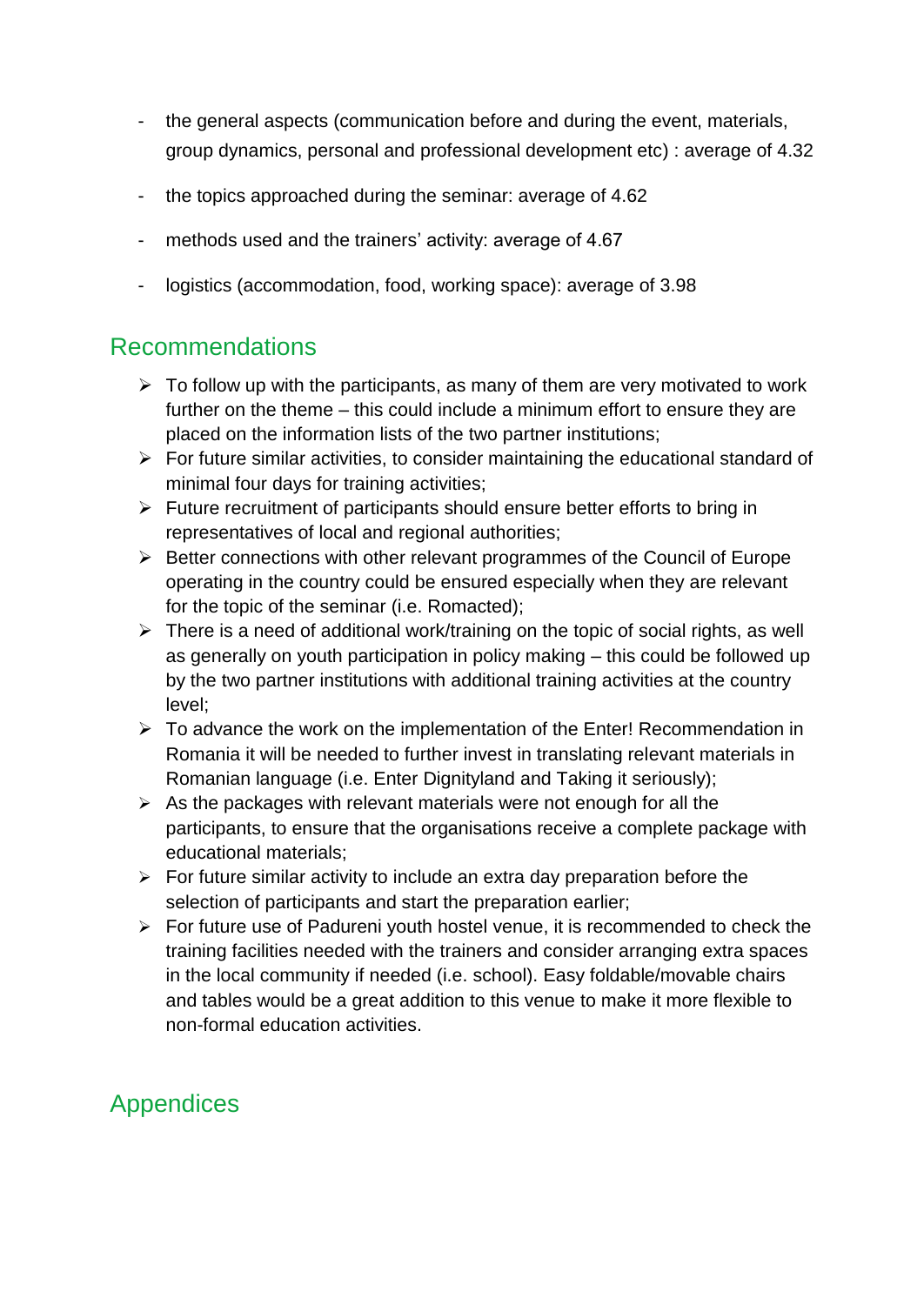### 1. Programme of the training seminar

#### <span id="page-10-0"></span>**Friday, 24 August 2018**

10:00 Official welcome and introduction to the institutional background of the training seminar with:

- Marius Jitea, Programme officer, Council of Europe
- Cătălin Lazăr, Adviser to the State Secretary on Youth, Ministry of Youth and Sports of Romania
- 10:45 Mission impossible ?!? team building, programme review and expectations of participants
- 11:30 Break
- 12:00 Mission impossible (continued) and working together guidelines
- 12:30 Exploring participants' realities
- 13:30 Lunch
- 15:00 Exploring social rights
- 16:30 Break
- 17:00 Exploring social rights in local realities of participants
- 18:00 Protection of social rights at European level
- 19:00 Dinner
- Free evening

#### **Saturday, 25 August 2018**

- 10:00 Recommendation CM(2015) 3 Access of young people from disadvantaged neighbourhoods to social rights
- 11:30 Break
- 12:00 Access of young people to social rights devising a strategy to assess the needs of young people in Pădureni
- 13:30 Lunch
- 14:30 Field -work in Padureni to implement the assessment strategy
- 16:30 Group work to devise a plan of measures based on Enter recommendation to apply in Pădureni
- 17:30 Group presentations
- 18:00 An example of good practice in development of a participative youth policy at municipality level in Romania
- 18:30 Reflection
- 19:00 Dinner

#### **Sunday, 26 August 2018**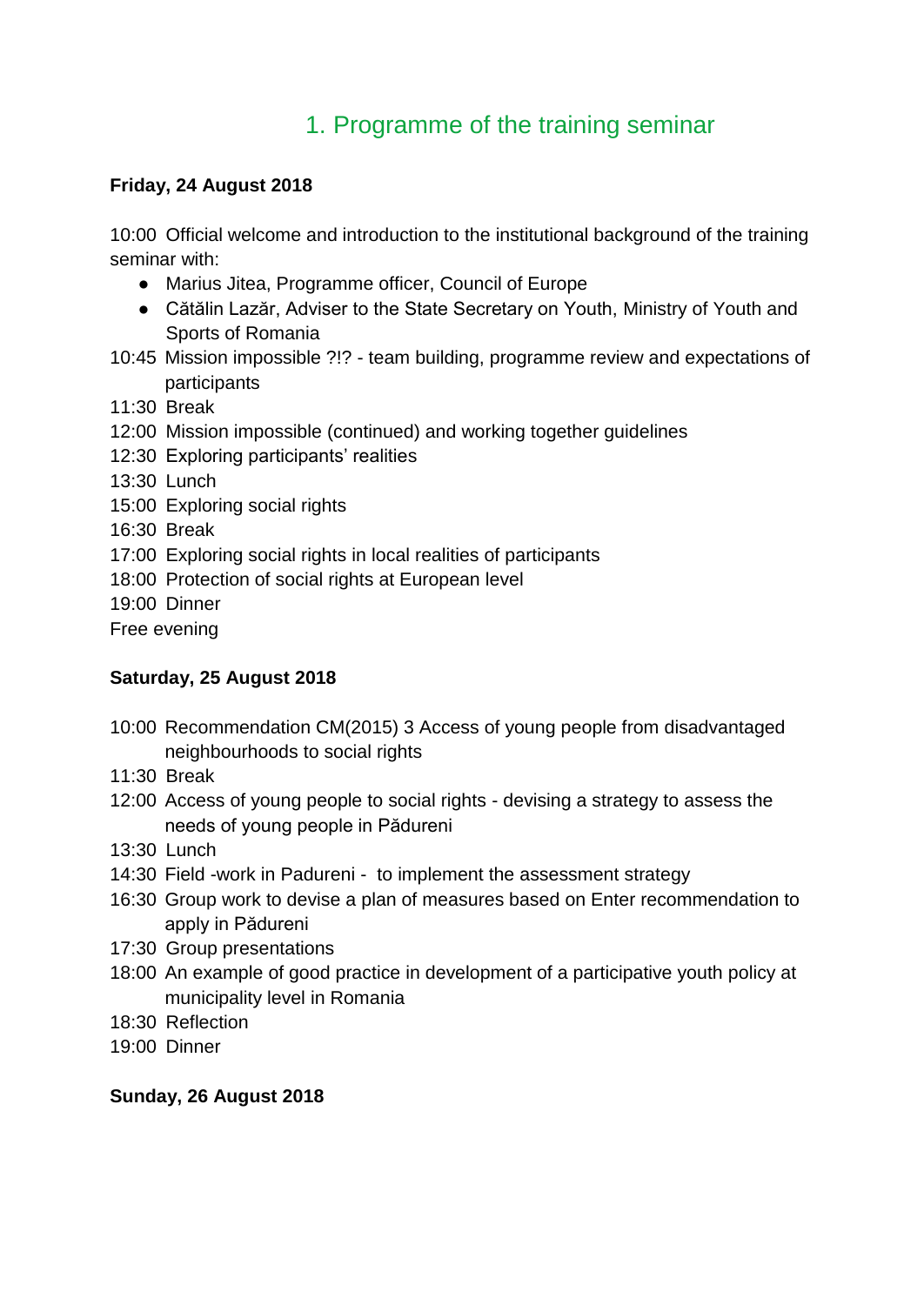- 10:00 Exploring Council of Europe educational resources introduction to Enter! DignityLand, Taking it seriously, Have your say, Compass, Compasito, Bookmarks, We Can!,
- 10:30 Exploring participants' organisations and institutions and their interests in cooperation
- 11:30 Break
- 12:00 ProAction Cafe focused on project ideas by participants focused on implementation of Enter! Recommendation
- 13:30 Lunch
- 14:30 Support available for initiatives focused on access of youth to social rights:
	- Support to municipalities available in the framework of Enter! Project
	- Cooperation with Congress of Local and Regional Authorities
	- Romacted programme of the Council of Europe
	- European Youth Foundation
	- Erasmus + and European Solidarity Corps
	- Ministry of Youth and Sports, County Youth Directorates/Services and local authorities
- 15:30 Evaluation of the training seminar
- 16:30 Closure of the training seminar

## <span id="page-11-0"></span>2. List of participants